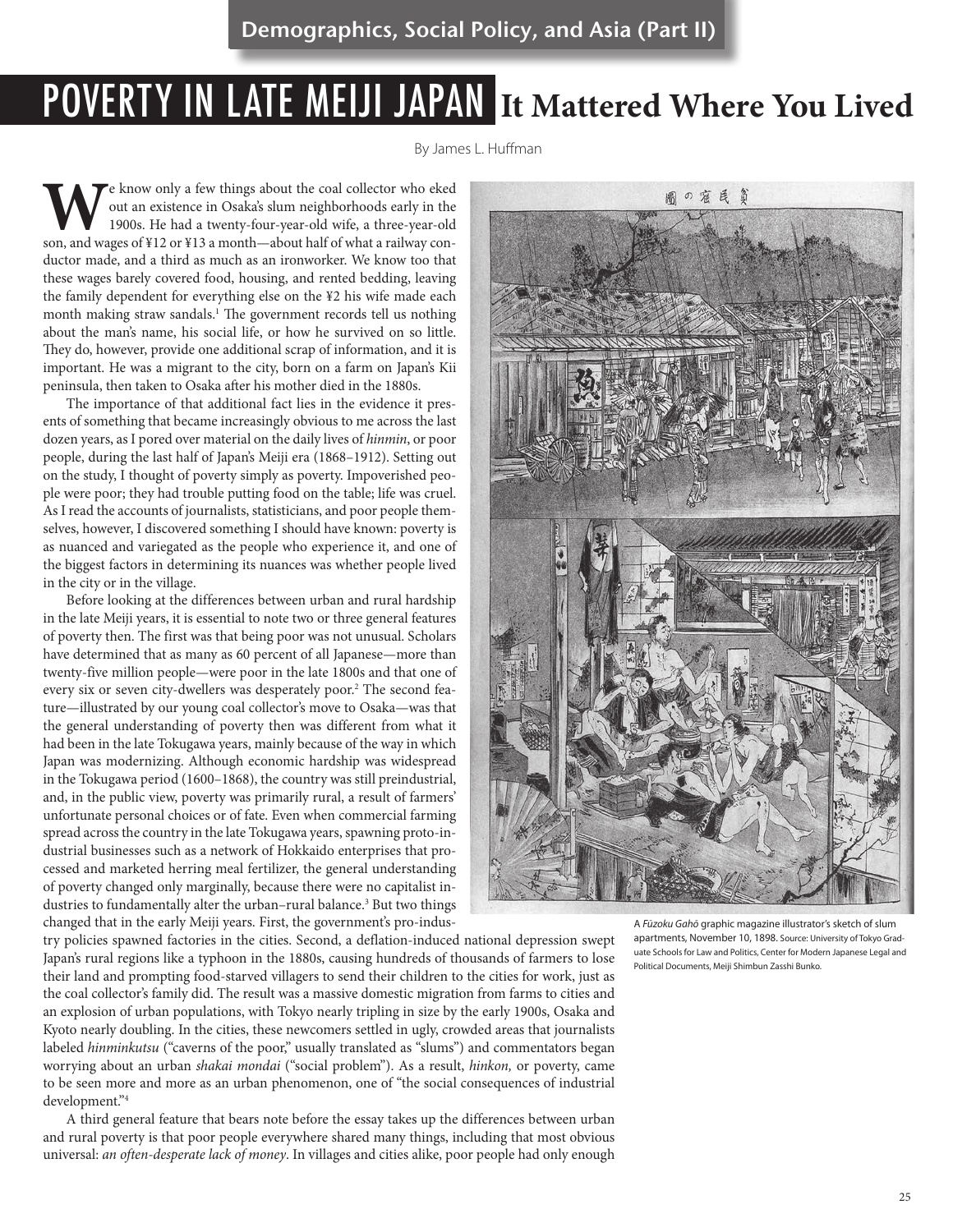

Farmers' house. Photo by famed Meiji photographer Kusakabe Kinbei. Source: *Wikimedia Commons* Kusakabe Kimbei page at https://tinyurl.com/y7ub2hlr.

means to put skimpy food on the table, even in the best of times; they had to take out loans (usually at exorbitant interest rates**)** or pawn clothing in harder periods. Regarding city-dwellers generally, the pioneering poverty journalist Matsubara Iwagorō (1866–1935) wrote in the 1890s that the most important lesson in the *hindaigaku* ("college of the poor") was "how to make do for so many on so little." Poverty, he observed, "keeps a terrible school; one must graduate with honors from it or die."5 About impoverished villagers, the novelist and farmer Nagatsuka Takashi (1879–1915) said it was common for food to become so scarce in winter that the residents "ate anything, however unsavory it looked or smelled, just to fill the gaping void they felt inside them."6

Impoverished people everywhere also shared the characteristic of working *harder than most other people*. Middle-class pundits sneered that the poor "will work no more than they absolutely must" or that most poor people "do not work because they are lazy,"7 but evidence argued otherwise. Take working hours. A 1903 government survey of factory workers found twelve-hour shifts to be the norm, while a 1904 study of varied occupations showed that most

hinmin had ten- or twelve-hour days (train conductors worked sixteen-hour days!), and they worked six days a week.<sup>8</sup> Employers also required overtime work frequently, usually without higher pay. Nothing provided more dramatic evidence of how hard they worked than the fact that everyone in the slum family, including children as young as ten, had to work for pay if the family were to survive. Wives did piecework at home or, in more cases than officials acknowledged, sex work in the evening; boys served as shop assistants; daughters toiled in textile factories or waited tables. And the pattern repeated itself in every poor village household. While the winter months provided some respite, the other seasons found everyone in the fields from early morning until nightfall. Harvest time was worst; as one Hiroshima native recalled: "Usually we worked until twelve o-clock, one o-clock, or two o-clock in the morning. By the time we went to take a bath, the water would be cold . . . We'd have to start again early in the morning."9 And women worked even harder than men, spending hours in the fields each day in addition to rearing children, tending house, cooking, and engaging in side jobs to earn additional money. Mothers carried infants on their backs as they weeded rice fields.

The hard work and inadequate income also rendered both village and urban poor *vulnerable to crises*. Tired and undernourished bodies were prone to illness, and when sickness came, the hinmin lacked resources to fight it off. In the villages, a lack of educated doctors was a problem, while in the cities, slum-dwellers were treated as dispensable when epidemics hit. If the problem was cholera, officials regularly sent the poor to quarantine hospitals, popularly called "dump sites," where they were left to die, and impoverished workers who contracted tuberculosis often were fired so that they would not infect other laborers. Stories abounded of fired laborers who had no choice but to return to the village, where they infected relatives and friends; one returnee reportedly caused the deaths of thirty people in a single village of 200. According to a popular saying: "The rich recover from tuberculosis, but the poor do not."10 So too with natural disasters. Slums were located in lowlands especially vulnerable to flooding, and the shabby housing there was prone to fires, while poor villagers lacked buffers against the ravages of droughts and floods.

And the vulnerability was intensified by the discrimination that hinmin everywhere suffered. Hearing themselves described constantly as ignorant rustics, or as "exceedingly deficient in their intellectual faculties," poor people found it hard not to internalize the condescension. Among those who suffered most from this kind of dehumanization were the *burakumin,* or outcasts, who for centuries had to live in segregated enclaves, doing "impure" work such as leather tanning and butchering. The outcast category was officially eliminated early in the Meiji era, but in cities and countryside alike, former burakumin had no option but to continue living in their own villages or neighborhoods, where they were despised even by other hinmin, often called "dog eaters" or "savages."<sup>11</sup> That such discrimination affected people's self-images and ate away at their spiritual resilience is indisputable. Late Meiji newspapers ran endless accounts of people pushed over the precipice by their economic and spiritual vulnerability—like forty-two-year-old musician Miyata Genjirō, who set himself afire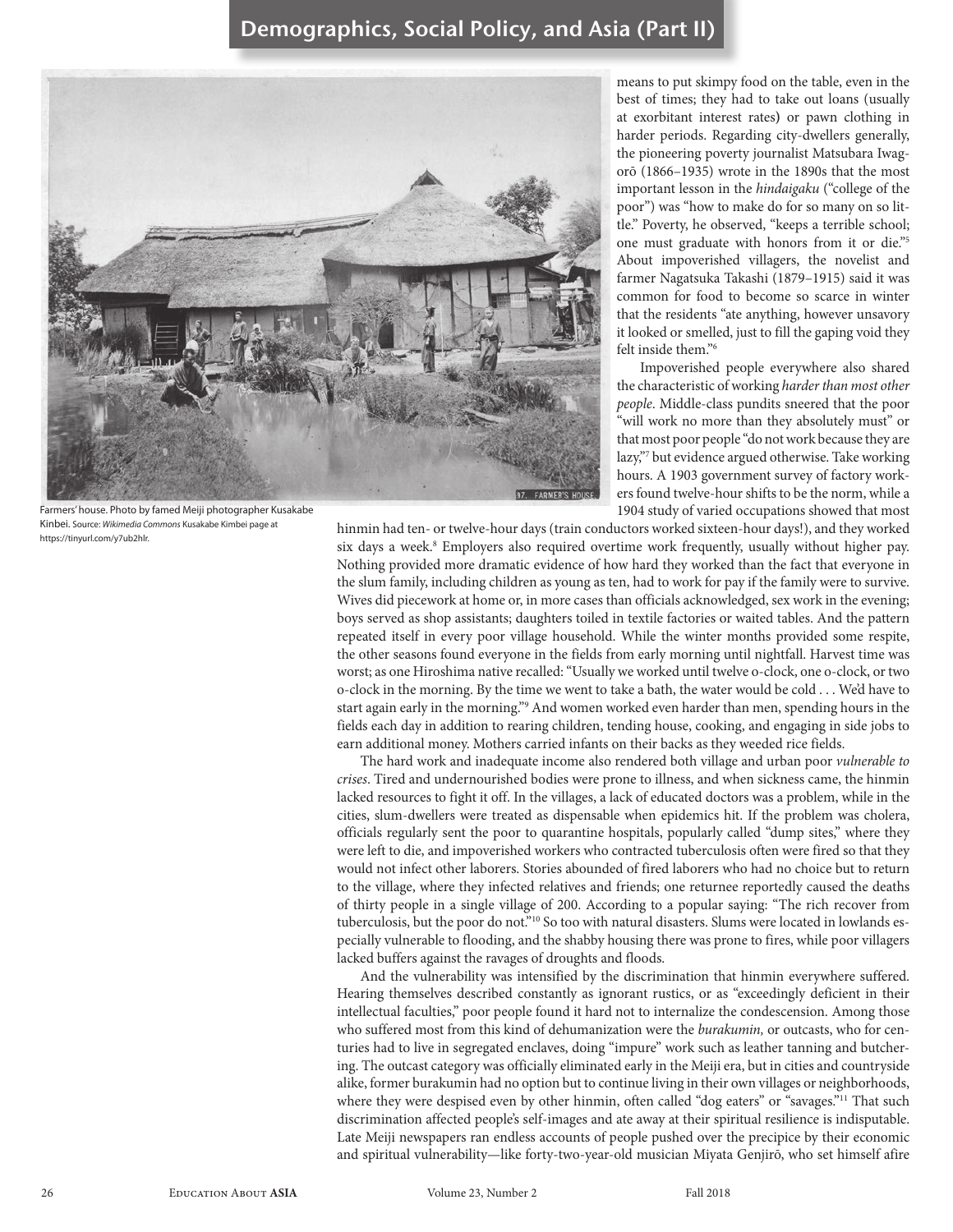in 1900 after rising prices and illness made life unbearable. The story's caption: "Pressed by poverty, he set his body on fire."<sup>12</sup>

A final thing that nearly all poor people shared was somewhat counterintuitive. Wherever one looks, in fishing villages or Osaka rowhouses, the poor *attacked life with gusto and ambition*. Their public image may have been of downtrodden masses, people who "do not know the joys [*kōfuku*] of the world,"13 but anyone who actually looked found hinmin throwing themselves into life with as much energy as their affluent peers did. Village accounts were full of cheap noodle places where, in the words of schoolteacher Shimazaki Tōson (1872–1943), "The lowliest laborers, the teamsters, and the poor farmers round about come to have their saké warmed";<sup>14</sup> of families intermingling with rich neighbors at shrine festivals; and of housewives laughing heartily at bawdy jokes. Life was hard, not dull. So too in the city. Hinmin neighborhoods were a cacophony of



street life, markets, festivalgoers, and entertainment quarters, with the slum-dwellers participating as actively as anyone—putting away their "oil-stained clothes" of the shop to "stroll through the park in top hat and frockcoat on Sundays."<sup>15</sup> They were politically active, too. They read newspapers in surprisingly high numbers, and they made up the majority of the huge throngs who took to the streets during the last Meiji decade to protest government corruption and rising streetcar fares.

Despite all the things impoverished people shared, however, the evidence makes it clear that poverty did not treat urbanites and villagers alike. The late Meiji accounts reveal striking differences between what farmers and city-dwellers actually experienced, not because they were inherently different kinds of people (indeed, they often were the same people, merely transplanted) but because systemic and demographic conditions rendered the daily experience of impoverishment in the city distinct from what it was in the village.

For one thing, urbanites and villagers did *different kinds of work*. While rural life supported an array of occupations, the vast majority of people farmed or fished, usually working together as they did it. They cooperated in mending nets, in filling rice paddies with water, in sorting silkworms, in haggling for better rice prices. In the cities, by contrast, modernity created a breathtaking panoply of job types, many of them new in the modern era and just as many of them individualistic in nature. An official list of city jobs in 1898 included no fewer than 358 categories.<sup>16</sup> The better-known included factory workers, entertainers, craftsmen, construction workers, and *shafu* (rickshaw pullers). But the variety was spectacular: night soil collectors, rag pickers, wig makers, day laborers, restaurant waiters, cigarette rollers. The tens of thousands of rickshaw pullers, whose clickety-clack sounds ricocheted off city streets, sometimes were called the quintessential representatives of modern urban work, not just because they were ever-present, but because their jobs were so individualistic, taking them down unknown streets and fostering a rules-be-damned approach to life that would have been anathema in the village. Diversity and individualism showed up even within single households—like the one described in a 1901 issue of the journal *Taiyō*, where the father was a *kozukai* (errand man) in Tokyo's commercial district, the fifteen-year-old son a print shop assistant, the thirteen-year-old daughter a factory girl, and the mother a home-based pieceworker.<sup>17</sup> Diverse jobs took family members to different locales each day, rendering impossible the solidarity of village households.

A second difference lay in people's *lodging places*. The urban hinmin lived either in one- or tworoom *nagaya* (rowhouse) apartments, usually with less than 100 square feet for a family of three to five; the very poorest stayed in flea-infested flophouses called *kichin'yado*. Even at era's end, in 1912, three-quarters of Tokyo's poor families lived in single-room apartments.18 And their housing stock was grim: flimsy, flammable wooden structures, poorly maintained by unregulated landlords, with the alley behind for washing or cooking. Novelist Natsume Sōseki (1867–1916) described hinmin dwellings, which multiplied "like fleas in the rainy season," as "monuments to this version of survival of the fittest, in which bottom-feeling capitalists" got rich on "jerry-built housing."19 In the countryside, by contrast, while tumbledown huts were not unknown, even poor peasants typically had comparatively spacious homes with at least four rooms, including a kitchen, a living room, and two

Studio photo of Meiji-era rickshaw pullers in typically individualistic attire, from National Museum of Denmark. Source: *Wikimedia Commons* at https://tinyurl.com/y8r3kd39.

This article is based upon James Huffman's latest book *Down and Out in Late Meiji Japan* (University of Hawai'i Press, 2018). Please see the online supplements of this issue for an essay review.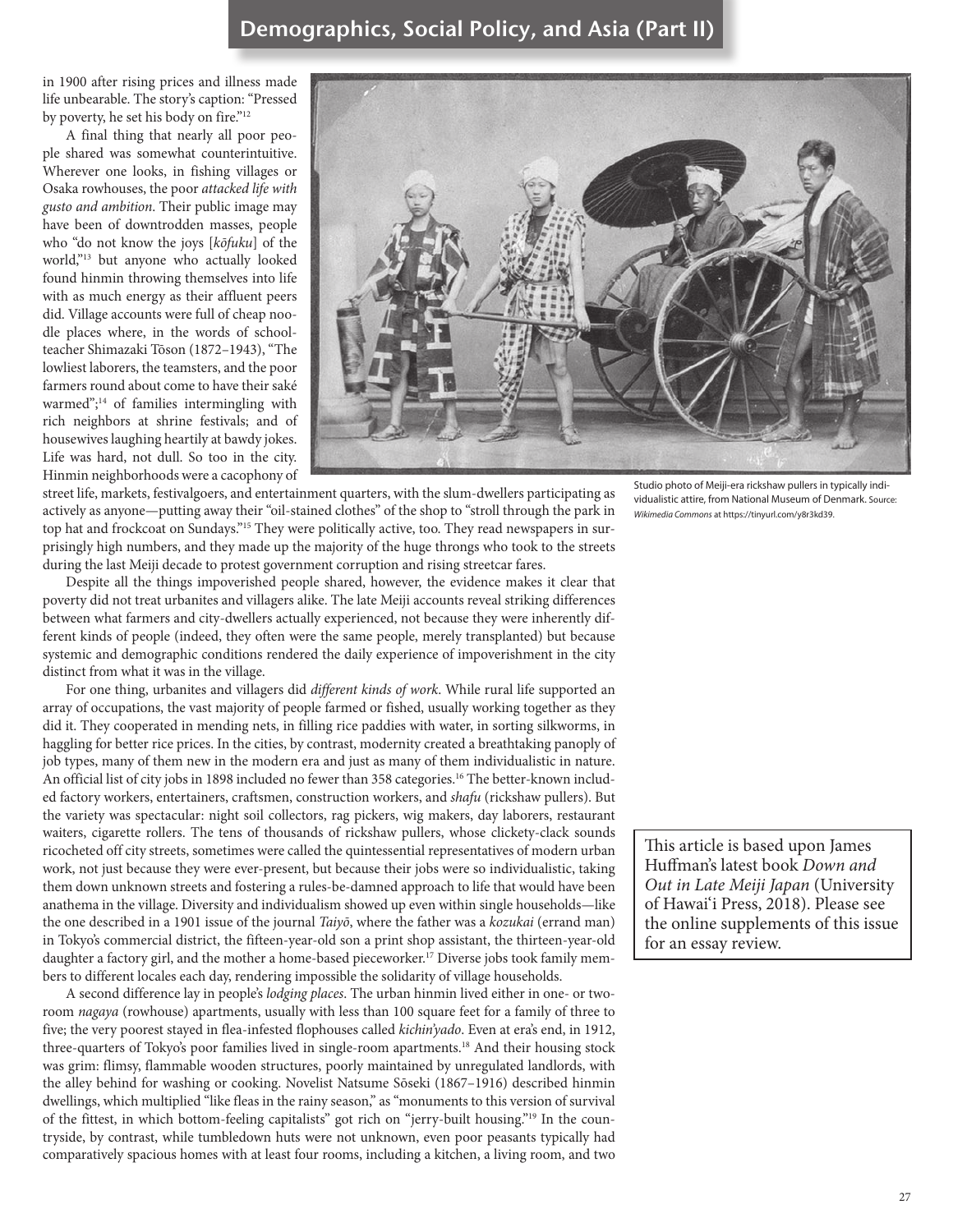

A *Tokyo Puck* cartoonist shows a slum family preparing to sleep under a mosquito net on a sweltering night, January 10, 1910. Source: University of Tokyo Graduate Schools for Law and Politics, Center for Modern Japanese Legal and Political Documents, Meiji Shimbun Zasshi Bunko.

bedrooms. The *shoji* paper on the petitions dividing rooms might be dirty and holey, and the main quarters likely were dark and smoky from a lack of windows or chimneys, with outdoor toilet smells mingling with the aromas of flowers and trees. Animals often occupied their own quarters at the front of the house, striking Tōson with "the way in which the lives of human beings and of cattle are all blended together."20 But spacious rural settings allowed even the poorest families to live in houses big enough to haunt the memories of their cousins in the slums.

And those landscapes pointed to a third difference: *the impact of nature* on the way people experienced hardship. Nature could be cruel in both city and village. Floods, for example, hit hard everywhere, with the great flood of 1910 destroying more than 150,000 buildings in Tokyo's poorest neighborhoods, while an 1889 flood in the Nara prefectural village of Totsukawa wiped out a third of the homes and forced 2,500 residents to migrate to Hokkaido. Nonetheless, nature generally affected city-dwellers and farmers differently, shaping village life with an intensity unknown in Osaka and Tokyo. If the skies withheld their rains or let too much fall, farmers suffered crop failures, while urbanites merely com-

plained about inconvenience. When winter went on too long, poor farmers' stocks of buried potatoes and apples gave out and hunger threatened with a ferocity rarely known in the city. In the worst of times, like the Tōhoku famine of 1905, large numbers of farm families (280,000 in Miyage Prefecture alone) starved or were left destitute.

At the same time, nature provided succor and sustenance in the countryside in a way that was denied to city-dwellers. During spring, summer, and autumn, even the poorest farmers could eat wild fruits, mountain plants, and fish that swam in their rivers. In all but the coldest times, rural children had natural places to play and swim. Even when hunger struck—when, to quote the ancient *Man'yōshū* poet, "In the cauldron, a spider spins its web, with not a grain to cook"—natural settings provided spiritual buffers. As the destitute protagonist Seizō lay dying in the novel *Country Teacher*  by Tayama Katai (1872–1930), he still could write in his journal about how "at night unknown insects would sing their noisy songs, as the frogs also did," while naming fifty-odd flowers that he observed in the fields around him. Even when pantries became bare in winter, the white vistas gave shivering teacher Tōson an "almost piercing sense of joy."21 Nature never made poverty easy, but it moderated its pangs.

A fourth variant that affected the feel of poverty lay in the quality of rural and urban *human interactions*. It can be argued that nothing made economic hardship harder to bear in the slums than the absence of the hamlet's womb-like community life. Villages were ancient organisms, bound together by customs and connections nurtured across generations. Rice was planted communally; water was shared; abalone divers along the Inland Sea swam together, breastfed their babies together, and chatted like members of a family.<sup>22</sup> Like their city cousins, villagers flocked to the temples and shrines for festival merrymaking, but unlike those cousins, they knew the other revelers personally. The norms that governed villages were confining and sexist, dictating who could bathe where and when, what one should wear, which sex practices were acceptable for boys and which for girls. If one defied the rules, punishment was harsh; individualism was forbidden. But the shared traditions and communal interactions made the village a place of succor when trouble came. Poor farmers without their own baths usually used the *ofuro* of a richer villager. If a family lacked implements to till its own fields, it was common for neighbors to prepare the land for them—probably at night, so the family would not be embarrassed. Hardship bore less of a stigma in the village, because it was so widely shared.

The urban setting, by contrast, lacked human networks. Although some slums began to develop a sense of internal community near the end of Meiji, during the high-growth period under discussion here, most people felt disconnected from any larger whole. Single men dominated in the hinminkutsu of the 1890s, and it was not unusual for apartments to be inhabited by half a dozen people who had not known each other before. Because official regulations were a threat or a nuisance, urban migrants tended to flout legal requirements for registration or education, and the social isolation meant that mothers had no one to care for their children when they had to work. If urban hinmin fell sick, they had neither competent doctors nor public assistance to turn to. Indeed, the late Meiji government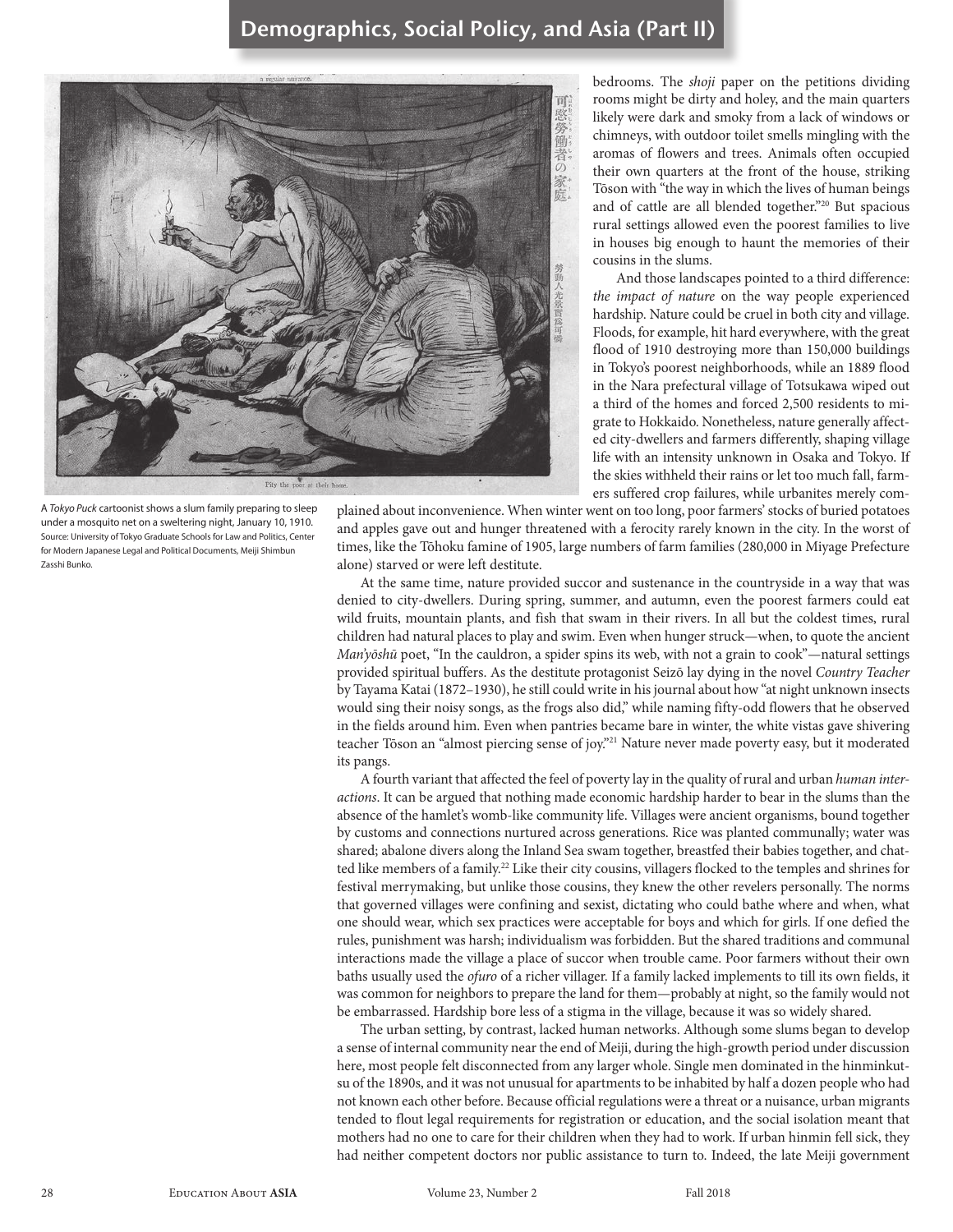provided virtually no aid of any kind for the poor, except in times of some great disaster. One study found that between 1895 and 1910, an average of just 128 people a year received any official assistance in Tokyo.23 The sense of human isolation tore at the heart of journalist Yokoyama Gennosuke (1871–1915) when he saw a klatch of teenage girls outside a factory at New Year, talking about how they missed their families; he pronounced them "pathetic."24 Poverty made life difficult no matter where one lived, but the absence of community in the city often turned difficulty into desolation.

Closely tied to the difference in human networks was a fifth contrast: the *possibility of escape routes* in the rural areas. While most slum-dwellers hoped for gradual improvement over the years, short-term escape was beyond imagination; even the idea of returning to the village was closed off except in the most extreme situations. In the countryside, however, geographical options were a real possibility for most families: sending "extra" children to factories or brothels, or pushing them into the great migration to the cities. The most widely discussed escape route in southern and western Japan was by sea, to the plantations and mines of South America and Hawai`i. Hawai`i's sugar plantation owners, in particular, began aggressively seeking Japanese workers in the 1880s, and by the end of the Meiji era, more than 80,000 people had moved from Japanese farms to the mid-Pacific islands, where they soon would make up 40 percent of the population and from where they would send millions of yen in remittances back to

their home villages. As one émigré explained when poverty made life impossible on his Yamaguchi farm, "I had been born poor, and there was nothing I could do about that"; so he embraced the option of many peers and sailed to Hawai`i. City hinimin, unfortunately, had no similar choices, partially

Village boys playing and fishing in a typical natural setting. From journalist Holger Rosenberg collection, c. 1903, National Museum of Denmark. Source: *Wikimedia Commons* at https://tinyurl. com/y84ofwcg.

because of the transportation costs of going abroad but mostly because officials refused to allow the recruitment of urbanites for foreign farm work.25

A final difference lay in *educational opportunity*. The onrush of modernity made education a priority for the early Meiji leaders, and in 1872, Japan adopted the world's first universal compulsory education system, requiring that boys and girls receive four years of school. Later, the requirement was increased to six years. The financing of a national system was difficult, but the results were impressive, and by the early 1900s, close to 90 percent of Japanese could read.26 Unfortunately, many of those who remained illiterate were urban hinmin. Although many farmers initially resisted a mandate that took their children out of the fields, they gradually grew used to it, and by the 1890s, most village children went to school. In the cities, by contrast, schools remained unavailable to vast numbers of hinmin children, no matter how much their parents valued education. Poverty dictated that children had to bring in income if the family were to survive. And that left no time for school. The few reformers who fought to change things were opposed by industrialists who wanted a cheap labor pool and by colluding officials who exempted the poor from compulso-



ry education regulations, with the result that urban illiteracy remained high until the last Meiji years. Observed reporter Harada Tōfū: "The poor as a whole never have an education."27 Another reporter commented in 1902 on the psychological toll this difficulty took on rickshaw pullers who "shed tears" because they had to keep "the children they loved" out of school "due to the difficulty of making a living."28 Hinminkutsu parents were more aware than their rural relatives of how much modern children needed education—and that fact made poverty's burden harder still.

Economic historian Nakagawa Kiyoshi argues that late Meiji villagers had "no sense of hinkon (poverty). You could be cold or hungry, but it was not conceptualized as poverty, only as a lack." In the city, by contrast, hinmin were intensely aware of how poverty set them apart from other urbanites.29 Location, in other words, made economic deprivation feel different. In both village and city, impoverished families shared a special vulnerability to oppressive forces and a determination to make life better; they also shared a willingness to work harder than many of their more affluent

Farmers, both male and female, planting rice together in a photo by famed Meiji photographer Kusakabe Kinbei. Source: *Wikimedia Commons* Kusakabe Kinbei page at https://tinyurl. com/y7ub2hlr.